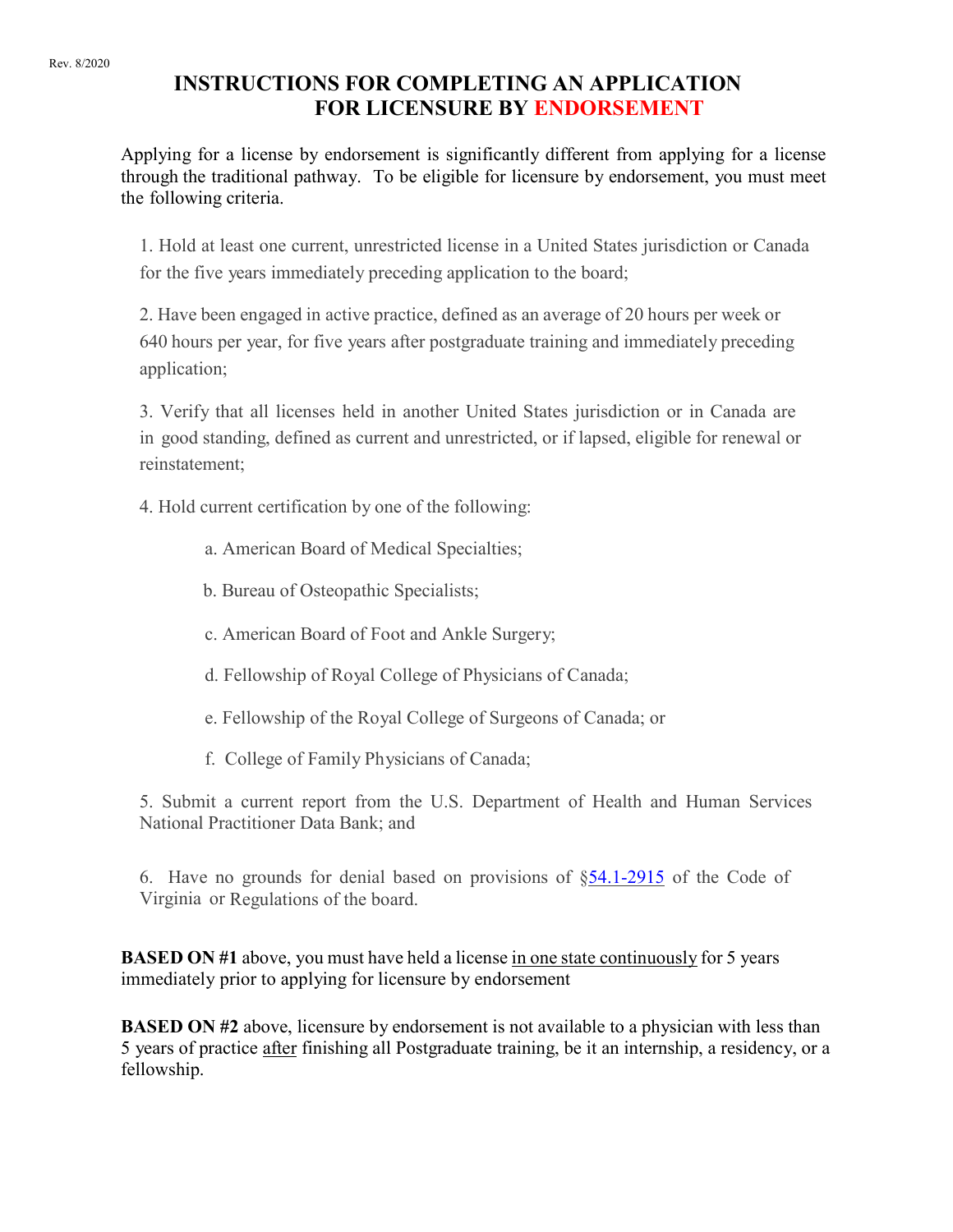**BASED on #6** above, a yes answer to any of the questions #4-17 are disqualifing for the endorsement pathway. If you do not meet the criteria, you must apply through the traditional pathway at:

### [http://www.dhp.virginia.gov/medicine/medicine\\_forms.htm#MedicineandSurgery](http://www.dhp.virginia.gov/medicine/medicine_forms.htm#MedicineandSurgery)

If you believe you meet the criteria for licensure by endorsement, then finish reading these instructions prior to proceeding to the application. However, if the Board deems any of the required criteria unmet, your application will be routed to the traditional pathway, which requires significantly more supporting documentation and takes significantly more time.

## **Application fees are nonrefundable, including if you wish to withdraw your application for any reason**

### **COVID-19 LICENSURE BY ENDORSEMENT INSTRUCTIONS**

Until further notice, the Virginia Board of Medicine is making the following accommodations to the endorsement pathway licensing process:

- A verification from **any one state** in which you have held an active license for the last 5 years. During the COVID19 Emergency, the Board will accept a **screen print** from the jurisdiction's website as long as it includes your license number, issue date, expiration date, and current status. This documentation should be sent to [med](mailto:med-endorsement@dhp.virginia.gov)endorsement  $(a)$ dhp.virginia.gov. Please do not send a paper copy of your license by mail.
- A copy of current board certification from one of the entities below will be accepted. The status must be noted on the documentation and can be a screen print from their website. A copy of your wall certificate is not acceptable. Verifications should be sent to med-endorsement  $(a)$ dhp.virginia.gov
	- American Board of Medical Specialties;
	- Bureau of Osteopathic Specialists;
	- American Board of Foot and Ankle Surgery;
	- Fellowship of Royal College of Physicians of Canada;
	- Fellowship of the Royal College of Surgeons of Canada; or
	- College of Family Physicians of Canada
- A current scanned or electronic version of your NPDB report. Information obtained from this report may deem you ineligible for the license by endorsement track.
- **PLEASE NOTE:** Although submission of certain documents have been eliminated during the emergency declaration period, applicants are still required to meet all of the requirements for licensure. If after review of your application additional information is needed, you will be contacted by Board staff.

The Board works as efficiently as possible to process applications. The time from filing an application with the Board until the issuance of a license is dependent upon entities over which